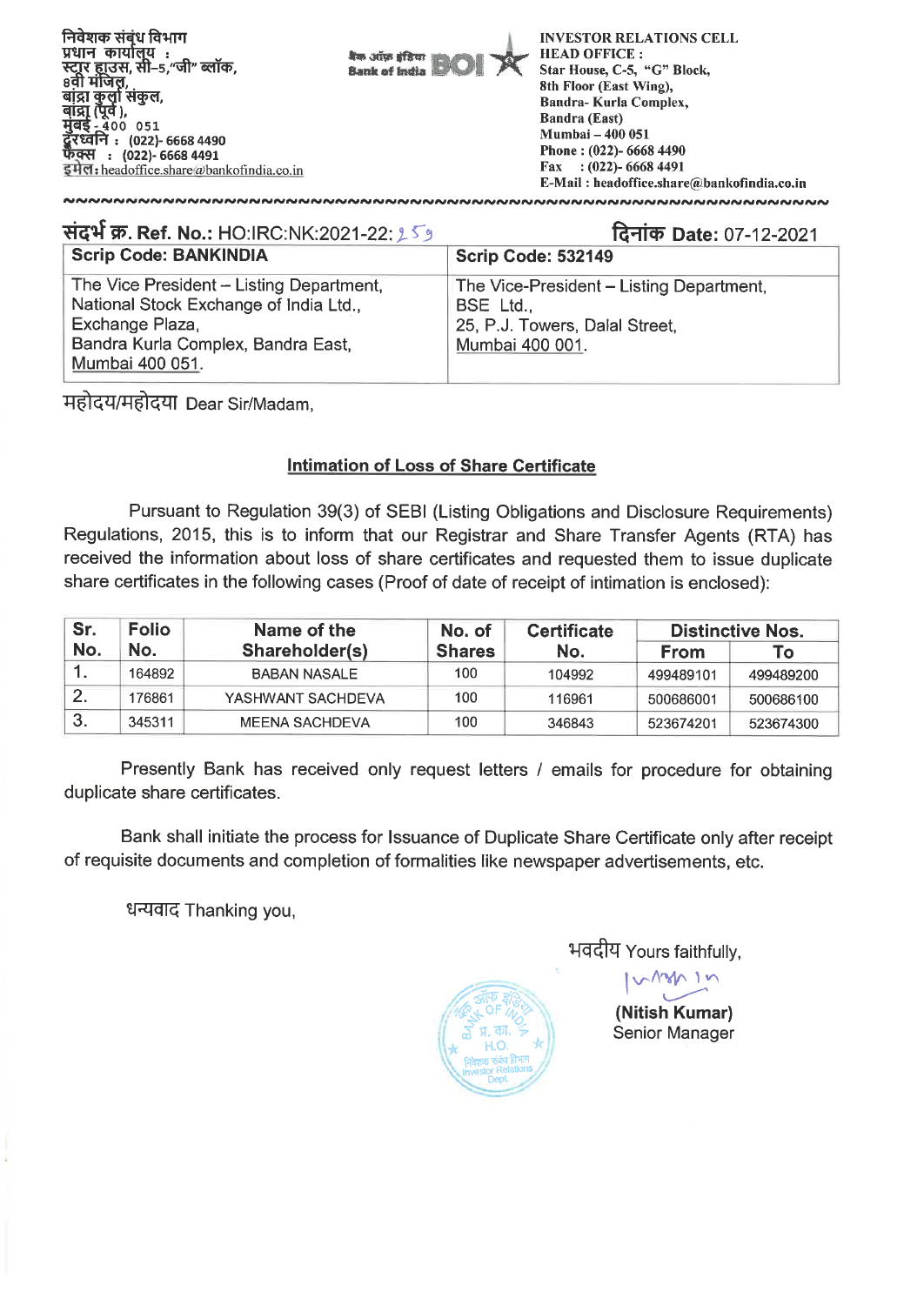# **investor Relations Department**

| From:<br>Sent:      | bssduplicate@bigshareonline.com<br>Monday, December 6, 2021 4:02 PM                                                |
|---------------------|--------------------------------------------------------------------------------------------------------------------|
|                     |                                                                                                                    |
| To:                 | Rajesh Venkataraj Upadhya; Investor Relations Department                                                           |
| Cc:                 | ganesh@bigshareonline.com; jibu@bigshareonline.com;<br>bhagwan@bigshareonline.com; Bssduplicate@Bigshareonline.Com |
| Subject:            | Duplicate Share Intimations Received On : 20211206 BANK OF INDIA - EQUITY Folio<br>no: 164892                      |
| <b>Attachments:</b> | 553358.pdf                                                                                                         |

| CAUTION: This email originated from a source outside Bank of India. Do not click |  |  |  |  |  |  |  |  |  |
|----------------------------------------------------------------------------------|--|--|--|--|--|--|--|--|--|
| on links or open attachments unless you recognize the sender and you know the    |  |  |  |  |  |  |  |  |  |
| content is safe                                                                  |  |  |  |  |  |  |  |  |  |

#### Dear Sir/Ma'am,

Please be informed that in terms of the provisions of the SEBI (LODR) Regulations, 2015, the Company is required to submit information regarding loss of share certificates and issue of duplicate certificates, to the stock exchange within two days of its getting information. Further, the said intimation has to be filed only through the mode of NEAPS filing for NSE and on listing.bseindia.com for BSE and not via hard copy submission.

Accordingly, we are sharing herewith the receipt of the following request for loss of share certificate of the Company by shareholders, to enable you to comply with the said regulatory requirement within the timelines prescribed.

| Client Name            | Cert. No | Dist. No From Dist. NO. To Folio No. 1 |           |        | Quantity | Name                | JH : | JH2 |
|------------------------|----------|----------------------------------------|-----------|--------|----------|---------------------|------|-----|
| BANK OF INDIA - EQUITY | 104992   | 499489101                              | 499489200 | 164892 | 100      | <b>BABAN NASALE</b> |      |     |

Should you have any queries in respect of the aforesaid instruction kindly revert back.

Regards,

Bigshare Services Pvt. Ltd.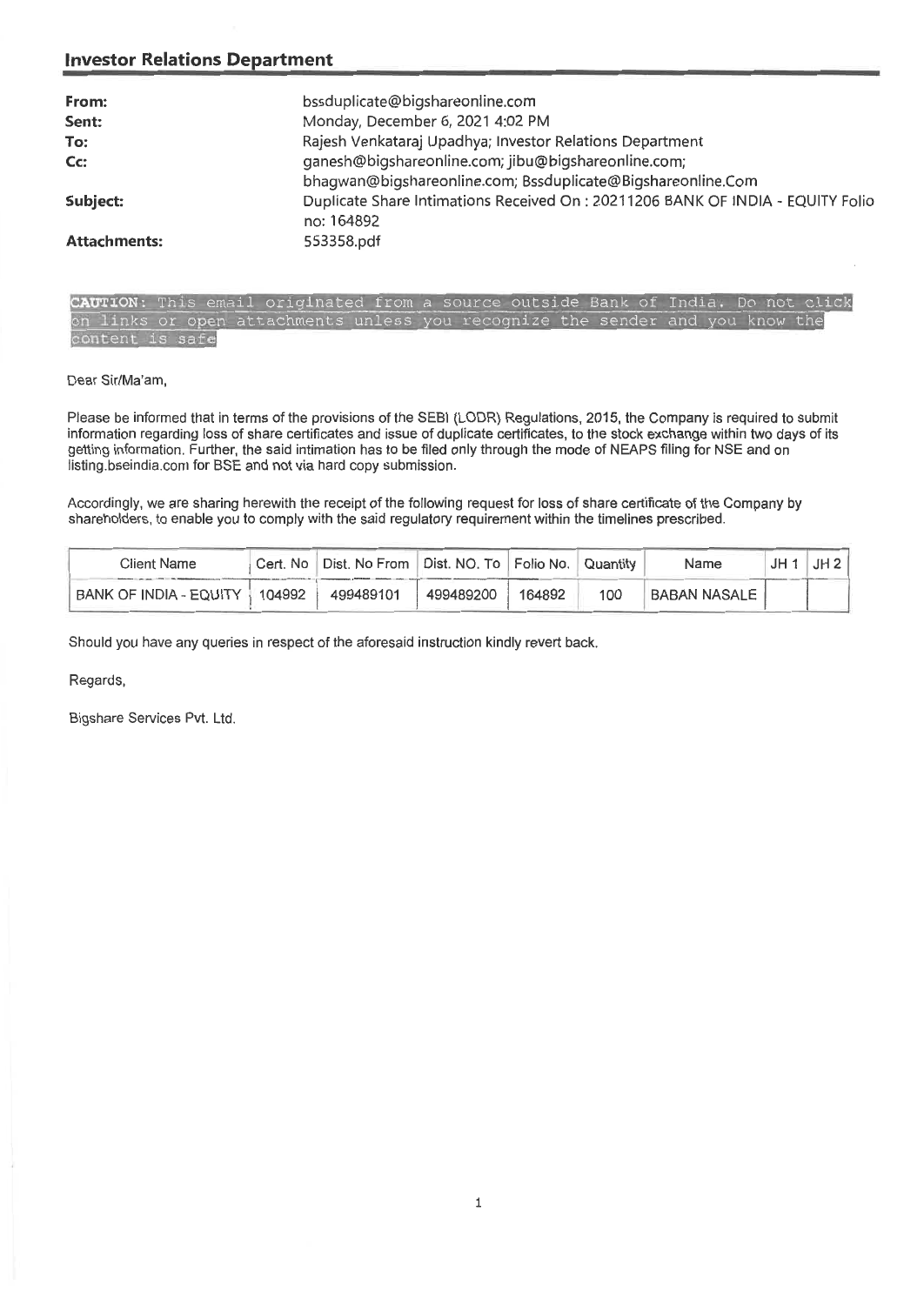पी पर सर्वश्रेष्ठ प्राप्ति होती. 3502.400059 94.0410112021

553358 Pux  $2779617 - 887$  THET THEN A THEN AT ALLEY की, सीजली 415301 tatiq. 2742 Atemente Ataon erray. [ Polio No-164892) महोहय कि की बबम नजा नकी या माइफ्रे सा मारपति खिजेंसी ऋत्री करेला कि मि श्रापान्था कैपनि माफिल खेफ स्रीत हैफीयानि 100 शेखट खरेति केली विले तरी लागि उसीरीक्षिकेट अधिया लग्नेन इरलेलें अस्टि सरी मला त्याचि दूसरी प्रल A PARTICULATION AND CE POART **RECEIVED** Subject to Verification 0 6 DEC 2021 BL MOLONE Sign.:  $21100$  $\varpi$ APENL on's RIITORY  $\begin{array}{c}\n\textcircled{1} \\
\textcircled{2} \\
\textcircled{3} \\
\textcircled{4} \\
\textcircled{7} \\
\textcircled{8} \\
\textcircled{9} \\
\textcircled{1} \\
\textcircled{1} \\
\textcircled{1} \\
\textcircled{1} \\
\textcircled{1} \\
\textcircled{1} \\
\textcircled{1} \\
\textcircled{1} \\
\textcircled{1} \\
\textcircled{1} \\
\textcircled{1} \\
\textcircled{1} \\
\textcircled{1} \\
\textcircled{1} \\
\textcircled{1} \\
\textcircled{1} \\
\textcircled{1} \\
\textcircled{1} \\
\textcircled{1} \\
\textcircled$ कि में अरेक्स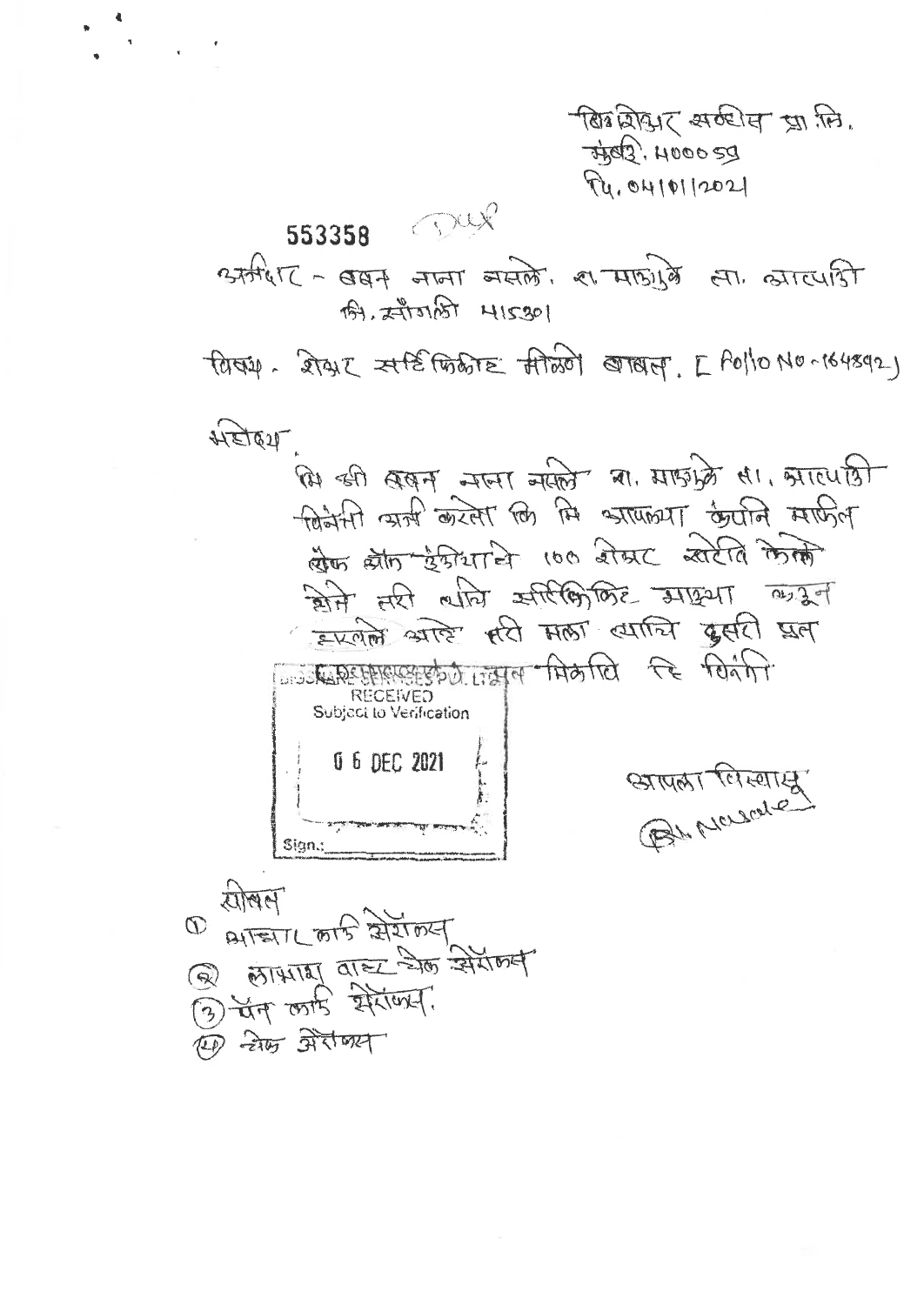## **Investor Relations Department**

| From:               | bssduplicate@bigshareonline.com                                                |
|---------------------|--------------------------------------------------------------------------------|
| Sent:               | Monday, December 6, 2021 4:16 PM                                               |
| To:                 | Rajesh Venkataraj Upadhya; Investor Relations Department                       |
| Cc:                 | ganesh@bigshareonline.com; jibu@bigshareonline.com;                            |
|                     | bhagwan@bigshareonline.com; Bssduplicate@Bigshareonline.Com                    |
| Subject:            | Duplicate Share Intimations Received On: 20211206 BANK OF INDIA - EQUITY Folio |
|                     | no: 176861                                                                     |
| <b>Attachments:</b> | 553362.pdf                                                                     |

|                 | CAUTION: This email originated from a source outside Bank of India. Do not click |  |  |  |  |  |
|-----------------|----------------------------------------------------------------------------------|--|--|--|--|--|
|                 | on links or open attachments unless you recognize the sender and you know the    |  |  |  |  |  |
| content is safe |                                                                                  |  |  |  |  |  |

Dear Sir/Ma'am,

Please be informed that in terms of the provisions of the SEBI (LODR) Regulations, 2015, the Company is required to submit information regarding loss of share certificates and issue of duplicate certificates, to the stock exchange within two days of its getting information. Further, the said intimation has to be filed only through the mode of NEAPS filing for NSE and on listing.bseindia.com for BSE and not via hard copy submission.

Accordingly, we are sharing herewith the receipt of the following request for loss of share certificate of the Company by shareholders, to enable you to comply with the said regulatory requirement within the timelines prescribed.

| Client Name                      | Cert.<br>No | Dist. No<br>From | Dist. NO. | Folio<br>No. | Quantity | Name                        | JH | JH |
|----------------------------------|-------------|------------------|-----------|--------------|----------|-----------------------------|----|----|
| BANK OF INDIA -<br><b>EQUITY</b> | 116961      | 500686001        | 500686100 | 176861       | 100      | YASHWANT<br><b>SACHDEVA</b> |    |    |

Should you have any queries in respect of the aforesaid instruction kindly revert back.

Regards,

Bigshare Services Pvt. Ltd.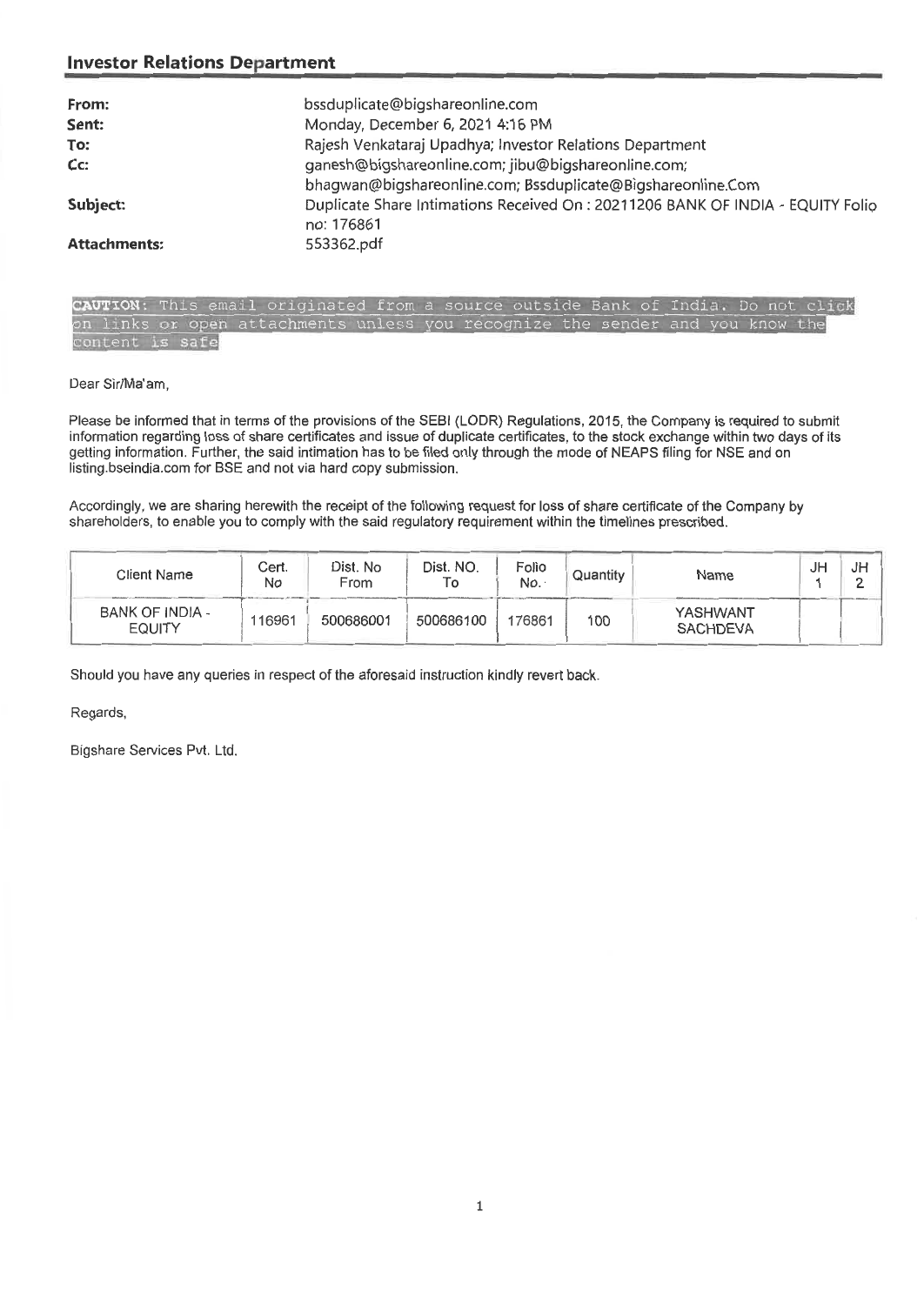

Andheri east,Mumbai-400059.

Subject :- Re-issue of Duplicate Share Held in Bank of India (BOI) and Change of Address.

#### Respected Sir/Maam

I Yashwant Santlal Sachdeva & Meena Yashwant Sachdeva Share holder of Bank Of India.

Yashwant Santlal Sachdeva-Folio no -176861 & Meena Yashwant Sachdeva: - Folio No:- 345311.

We had misplaced my share certificate, as we shifted to new house.

So we request you to share duplicate Share certificate and accept my application.

Contact Number: - 9923314415.

Enclosed, photocopy of adhar card for address proo

Thanking you

Meener

Yours Sincerely, Yashwant Santlal Sachdeva Meena Yashwant Sachdeva. 104,Sai Dham Apartment, Samrat Nagar,

Jamnagiri road, Dhule-424001

Maharashtra,